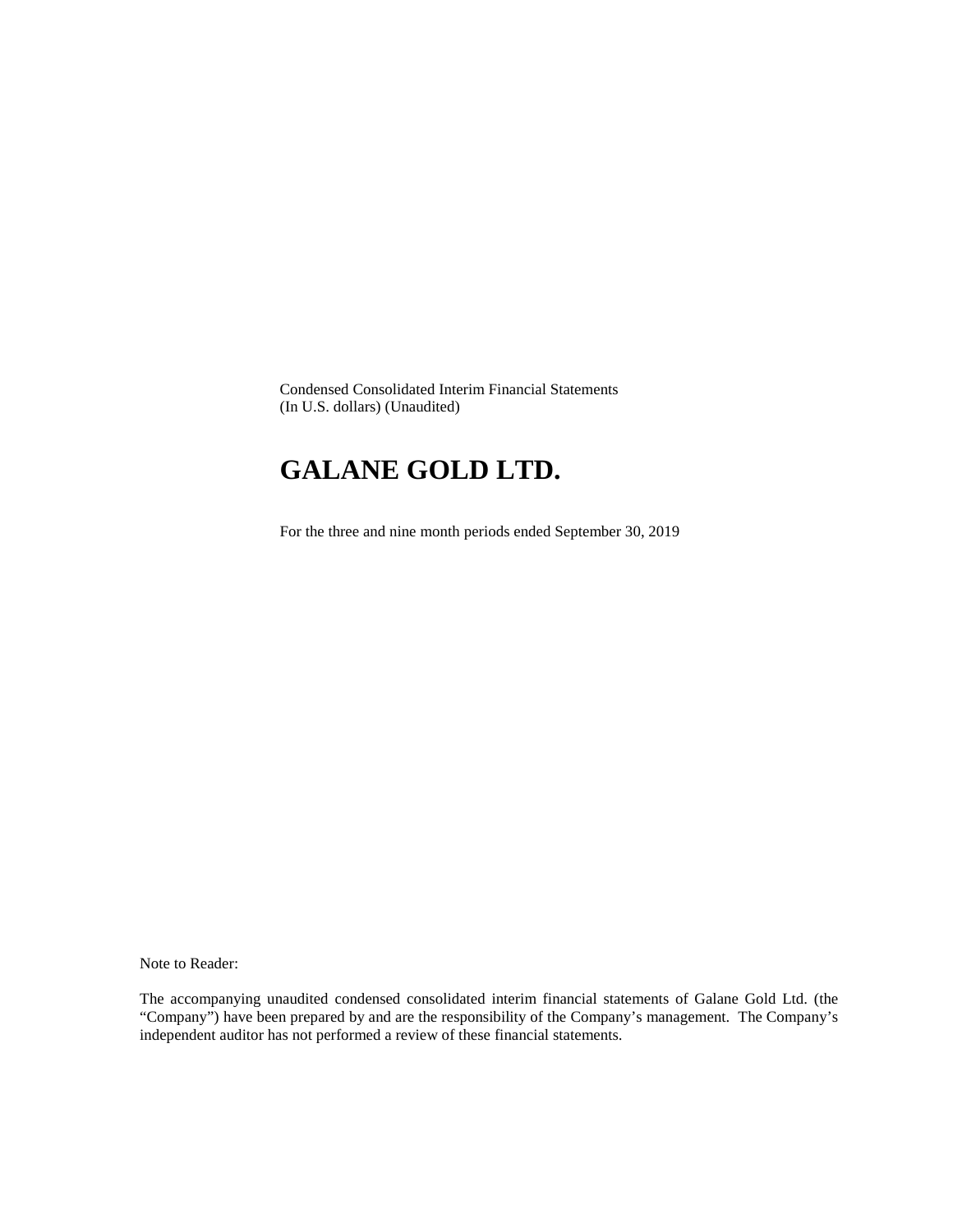Condensed Consolidated Interim Statement of Financial Position (In U.S. dollars) (Unaudited)

As at September 30, 2019 and December 31, 2018

|                                          | <b>Notes</b> |              | September 30, |              | December 31, |
|------------------------------------------|--------------|--------------|---------------|--------------|--------------|
|                                          |              |              | 2019          |              | 2018         |
| Assets                                   |              |              |               |              |              |
| Current assets:                          |              |              |               |              |              |
| Cash                                     |              | \$           | 3,222,299     | $\mathbb{S}$ | 4,173,052    |
| Trade and other receivables              | 6            |              | 2,045,665     |              | 1,849,945    |
| Inventories                              | 7            |              | 3,947,293     |              | 4,410,241    |
| Deferred financing asset                 |              |              | 89,106        |              |              |
|                                          |              |              | 9,304,363     |              | 10,433,238   |
| Non-current assets:                      |              |              |               |              |              |
| Mining and exploration properties        | 8            |              | 37,598,733    |              | 34,133,406   |
| Plant and equipment                      | 8            |              | 1,959,657     |              | 1,788,543    |
| Deferred financing asset                 |              |              | 226,031       |              |              |
|                                          |              |              | 39,784,421    |              | 35,921,949   |
|                                          |              | \$           | 49,088,784    | \$           | 46, 355, 187 |
| Liabilities and Shareholders' Equity     |              |              |               |              |              |
| Current liabilities:                     |              |              |               |              |              |
| Accounts payable and accrued liabilities | 10           | $\mathbb{S}$ | 8,065,834     | \$           | 9,321,370    |
| Loans and borrowings                     | 11           |              | 7,723,273     |              | 3,947,288    |
|                                          |              |              | 15,789,107    |              | 13,268,658   |
| Non-current liabilities:                 |              |              |               |              |              |

|                                                      |    | 19,702,107       | 19,200,090   |
|------------------------------------------------------|----|------------------|--------------|
| Non-current liabilities:                             |    |                  |              |
| Loans and borrowings                                 | 11 | 12,102,800       | 10,571,690   |
| Warrants denominated in a foreign currency           | 13 | 1.173.453        | 1,109,662    |
| Restoration and rehabilitation provision             | 9  | 6,514,428        | 6,420,233    |
|                                                      |    | 19,790,681       | 18, 101, 585 |
| Shareholders' equity:                                |    |                  |              |
| Share capital                                        | 13 | \$<br>38,329,654 | 38,329,654   |
| Reserves                                             | 13 | 2,640,471        | 2,515,382    |
| Deficit                                              |    | (24, 368, 064)   | (25,860,092) |
| Equity attributable to Galane Gold Ltd. Shareholders |    | 16,602,061       | 14.984.944   |
| Non-controlling interest                             | 5  | (3,093,065)      |              |
|                                                      |    | 13,508,996       | 14.984.944   |
|                                                      |    |                  |              |

Commitments and contingencies (Note 15)

Approved and authorized by the Board for issue on November 25, 2019:

*"Ravi Sood "* Director *"Dino Titaro "* Director

\$ 49,088,784 \$ 46,355,187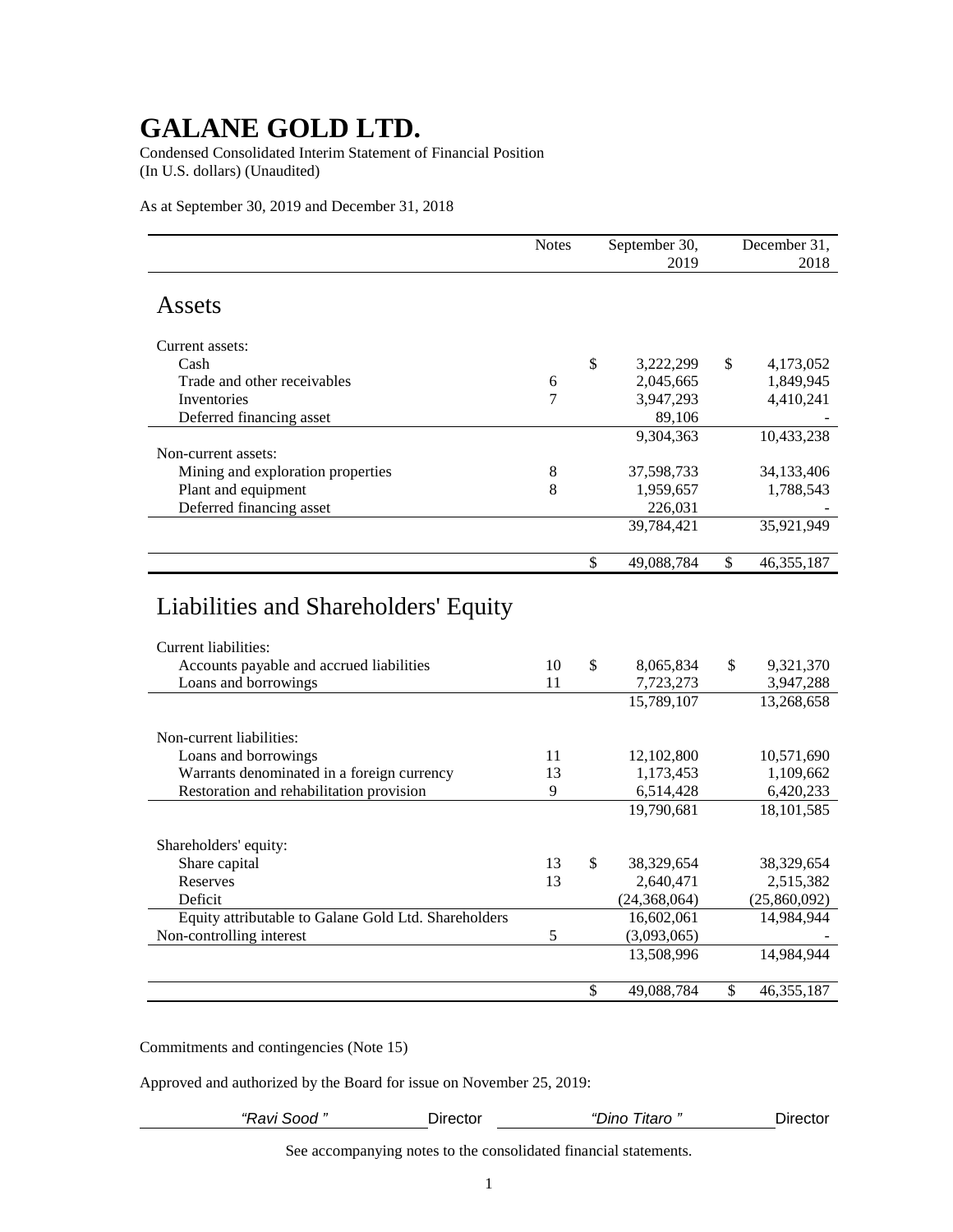Condensed Consolidated Interim Statement of Earnings (Loss) and Comprehensive Earnings (Loss) (In U.S. dollars) (Unaudited)

For the three and nine month periods ended September 30, 2019 and 2018.

|                                                       |             | Three Months     |               | Three Months  | Nine Months       |              | Nine Months   |
|-------------------------------------------------------|-------------|------------------|---------------|---------------|-------------------|--------------|---------------|
|                                                       |             | Ended            |               | Ended         | Ended             |              | Ended         |
|                                                       | <b>Note</b> | September 30,    |               | September 30, | September 30,     |              | September 30, |
|                                                       |             | 2019             |               | 2018          | 2019              |              | 2018          |
|                                                       |             |                  |               |               |                   |              |               |
| Mining Revenue                                        |             | \$<br>12,462,310 | S             | 10,555,280    | \$<br>32,363,435  |              | \$33,632,986  |
| <b>Mining Costs</b>                                   | 14          | 10,888,260       |               | 11,360,303    | 30,791,345        |              | 31,973,333    |
| Earnings (Loss) from mining operations                |             | \$<br>1,574,050  | \$            | (805, 023)    | \$<br>1,572,090   | $\mathbb{S}$ | 1,659,653     |
| Expenses:                                             |             |                  |               |               |                   |              |               |
| <b>Exploration costs</b>                              |             |                  |               | 66,928        | 4,111             |              | 184,913       |
| Foreign exchange (gain) loss                          |             | (261, 592)       |               | (457, 524)    | (224, 268)        |              | (1,091,177)   |
| Corporate general and administration                  | 14          | 677,563          |               | 776,935       | 1,576,951         |              | 2,073,729     |
| Financing costs                                       | 14          | 437,160          |               | 149,400       | 925,669           |              | 453,603       |
| Other expenses                                        | 14          | 236,475          |               | (81,997)      | 890,664           |              | 371,042       |
|                                                       |             | \$<br>1,089,606  | \$            | 453,742       | \$<br>3,173,127   | \$           | 1,992,110     |
|                                                       |             |                  |               |               |                   |              |               |
| (Loss) earnings and comprehensive (loss) earnings     |             |                  |               |               |                   |              |               |
| for the period before taxation                        |             | \$<br>484,444    | S             | (1,258,765)   | \$<br>(1,601,037) | S            | (332, 457)    |
| Taxation                                              | 12          | \$               | \$            |               | \$                | \$           |               |
| Net (loss) earnings and comprehensive (loss) earnings |             |                  |               |               |                   |              |               |
| for the period                                        |             | \$<br>484,444    | \$            | (1,258,765)   | \$<br>(1,601,037) | \$           | (332, 457)    |
|                                                       |             |                  |               |               |                   |              |               |
| Attributable to:                                      |             |                  |               |               |                   |              |               |
| Equity holders of Galane Gold Ltd.                    |             | 870,247          |               | (1,258,765)   | (1,017,790)       |              | (332, 457)    |
| Non-controlling interest                              |             | (385, 803)       |               |               | (583, 247)        |              |               |
|                                                       |             |                  |               |               |                   |              |               |
| Net (loss) earnings and comprehensive (loss) earnings |             |                  |               |               |                   |              |               |
| for the period                                        |             | \$<br>484,444    | \$            | (1,258,765)   | \$<br>(1,601,037) | \$           | (332, 457)    |
|                                                       |             |                  |               |               |                   |              |               |
| Basic (loss) earnings per common share                |             | \$<br>0.00       | \$            | (0.01)        | \$<br>(0.01)      | \$           | (0.00)        |
| Diluted (loss) earnings per common share              |             | \$<br>0.00       | <sup>\$</sup> | (0.01)        | \$<br>(0.01)      | \$           | (0.00)        |
| Weighted average number of common shares- basic       |             | 200,804,760      |               | 146,804,760   | 200,804,760       |              | 146,804,760   |
| Weighted average number of common shares - diluted    |             | 215,292,565      |               | 146,804,760   | 200,804,760       |              | 146,804,760   |
|                                                       |             |                  |               |               |                   |              |               |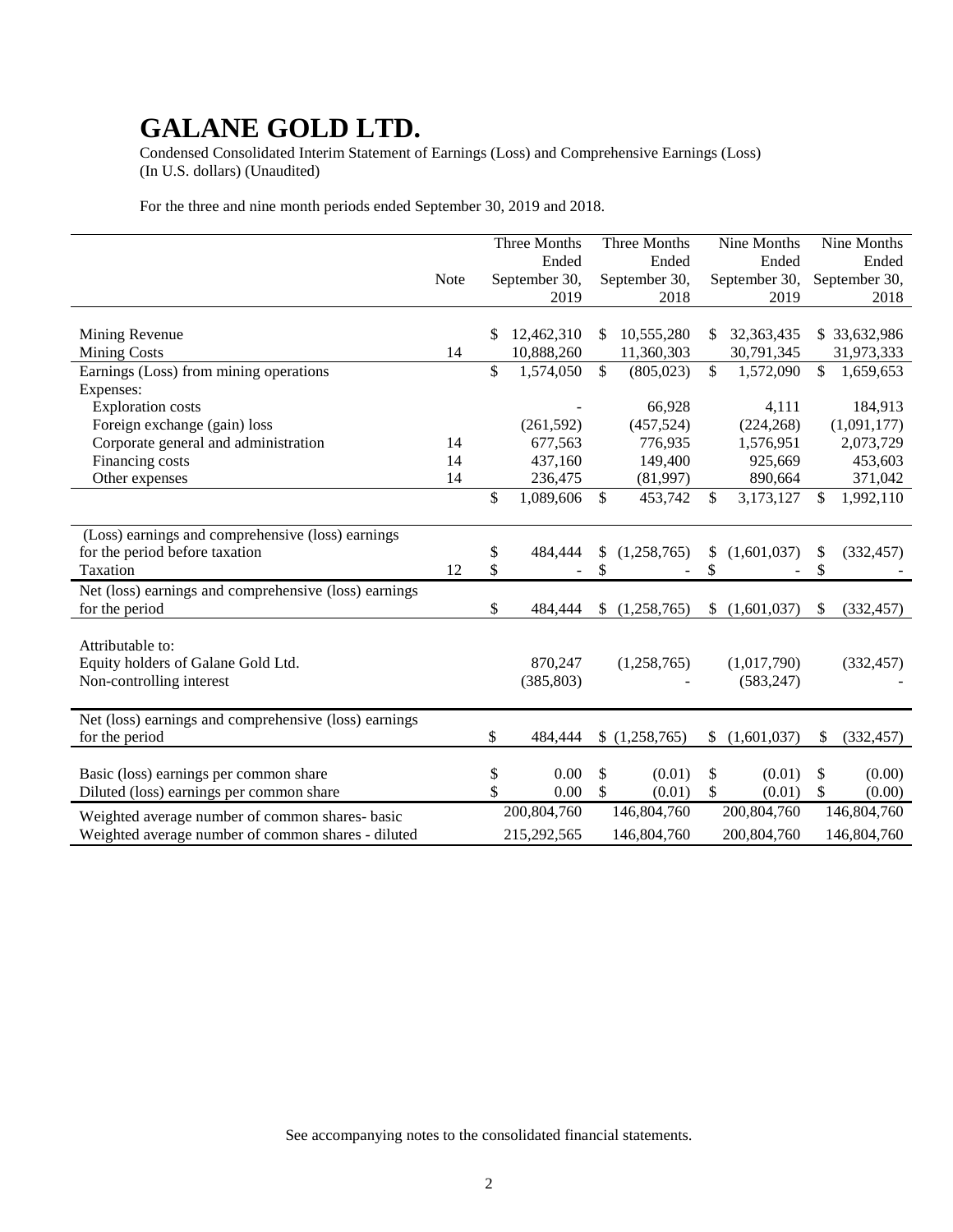Condensed Consolidated Interim Statement of Changes in Equity (In U.S. Dollars) (Unaudited)

For the nine month periods ended September 30, 2019 and 2018

|                                                   |              | <b>Capital Stock</b>     |                          | <b>Reserves</b>                          |                |                                                         |                                        |              |
|---------------------------------------------------|--------------|--------------------------|--------------------------|------------------------------------------|----------------|---------------------------------------------------------|----------------------------------------|--------------|
|                                                   | <b>Notes</b> | <b>Number</b>            | Amount                   | <b>Stock</b><br>based<br><i>payments</i> | <b>Deficit</b> | <b>Attributable</b><br>to Galane<br><b>Shareholders</b> | Non-<br>controlling<br><b>Interest</b> | <b>Total</b> |
|                                                   |              |                          |                          |                                          |                |                                                         |                                        |              |
| <b>Balance as at December 31, 2017</b>            |              | 146,804,760              | 37,348,880               | 2,280,668                                | (25, 538, 147) | 14,091,401                                              | $\overline{\phantom{a}}$               | 14,091,401   |
| Stock-based compensation                          | 13           |                          | $\overline{\phantom{a}}$ | 167,111                                  |                | 167,111                                                 |                                        | 167,111      |
| Net loss and comprehensive loss for the<br>period |              |                          |                          |                                          | (332, 457)     | (332, 457)                                              |                                        | (332, 457)   |
| <b>Balance as at September 30, 2018</b>           |              | 146,804,760              | \$<br>37,348,880         | \$2,447,779                              | \$(25,870,604) | 13,926,055<br>\$                                        | \$<br>$\sim$                           | \$13,926,055 |
|                                                   |              |                          |                          |                                          |                |                                                         |                                        |              |
| Balance as at December 31, 2018                   |              | 200,804,760              | 38,329,654               | 2,515,382                                | (25,860,092)   | 14,984,944                                              | $\overline{\phantom{a}}$               | 14,984,944   |
| Stock-based compensation                          | 13           | $\overline{\phantom{a}}$ | $\sim$                   | 125,089                                  |                | 125,089                                                 |                                        | 125,089      |
| Galaxy share donation                             | 5            |                          |                          |                                          | 2,509,818      | 2,509,818                                               | (2,509,818)                            |              |
| Net loss and comprehensive loss for the           |              |                          |                          |                                          |                |                                                         |                                        |              |
| period                                            |              | $\overline{\phantom{a}}$ | ۰                        | $\blacksquare$                           | (1,017,790)    | (1,017,790)                                             | (583, 247)                             | (1,601,037)  |
| <b>Balance as at September 30, 2019</b>           |              | 200,804,760              | \$38,329,654             | \$2,640,471                              | \$(24,368,064) | \$16,602,061                                            | \$(3,093,065)                          | \$13,508,996 |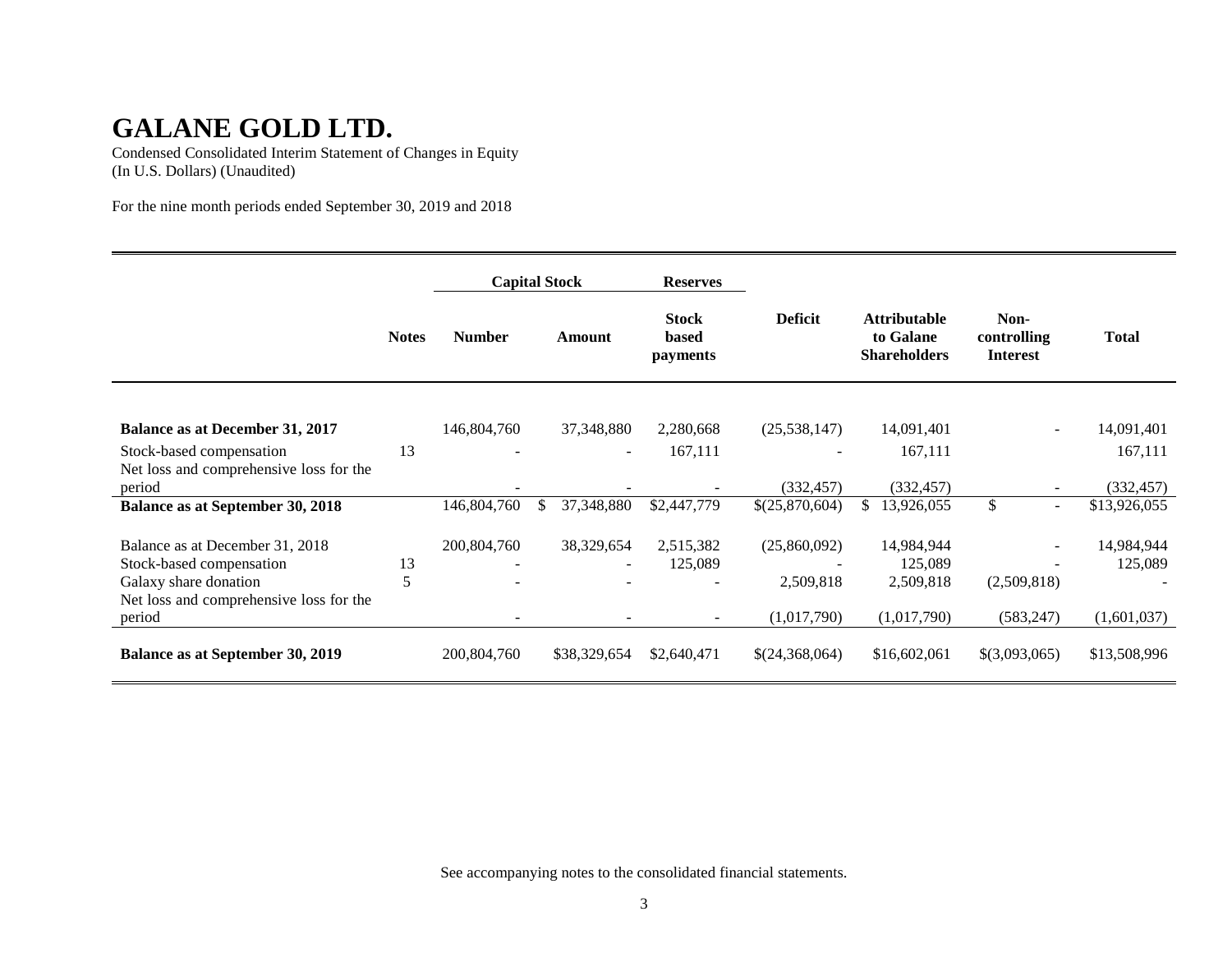Condensed Consolidated Interim Statement of Cash Flows (In U.S. Dollars) (Unaudited)

For the nine month periods ended September 30, 2019 and 2018

|                                                    | <b>Notes</b> |                          | 2019        |                          | 2018        |
|----------------------------------------------------|--------------|--------------------------|-------------|--------------------------|-------------|
|                                                    |              |                          |             |                          |             |
| Cash flows from operating activities:              |              |                          |             |                          |             |
| Net (loss) earnings for the period                 |              | $\mathbb{S}$             | (1,601,037) | \$                       | (332, 457)  |
| Items not involving cash:                          |              |                          |             |                          |             |
| Depreciation and amortization                      | 8            |                          | 4,209,722   |                          | 4,298,213   |
| Share based compensation                           | 14           |                          | 125,089     |                          | 167,111     |
| Accretion                                          | 14           |                          | 242,560     |                          | 274,579     |
| Interest expense                                   | 14           |                          | 619,319     |                          | 178,551     |
| Foreign exchange loss (gain)                       |              |                          | (219, 527)  |                          | (558, 547)  |
| Change in fair value of warrants                   | 14           |                          | 63,791      |                          | 473         |
| Working capital adjustments:                       |              |                          |             |                          |             |
| Change in trade and other receivables              |              |                          | (239, 933)  |                          | (87, 505)   |
| Change in inventories                              |              |                          | 462,947     |                          | 786,157     |
| Change in trade and other payables                 |              |                          | (1,075,043) |                          | (1,229,662) |
|                                                    |              |                          |             |                          |             |
| Cash flows from operating activities               |              | \$                       | 2,587,888   | \$                       | 3,496,913   |
| Cash flows from investing activities:              |              |                          |             |                          |             |
| Mining assets acquired                             | 8            |                          | (5,847,549) |                          | (2,261,219) |
| Cash flows used in investing activities            |              | $\overline{\$}$          | (5,847,549) | \$                       | (2,261,219) |
|                                                    |              |                          |             |                          |             |
| Cash flow from financing activities:               |              |                          |             |                          |             |
| Debenture principal paid                           |              |                          | (728,000)   |                          |             |
| Debenture interest paid                            |              |                          | (467, 326)  |                          |             |
| Deferred royalty paid                              |              |                          | (914, 337)  |                          | (151, 148)  |
| Deferred royalty interest paid                     |              |                          | (255, 667)  |                          | (198, 852)  |
| Barak facility drawdown                            |              |                          | 5,000,000   |                          |             |
| Barak facility fees                                |              |                          | (200,000)   |                          |             |
| Capital lease obligations                          |              |                          | (139, 607)  |                          | (370,995)   |
| Cash flows from financing activities               |              | \$                       | 2,295,063   | $\overline{\mathcal{S}}$ | (720, 995)  |
| (Decrease) Increase in cash                        |              | \$                       | (964, 598)  | \$                       | 514,699     |
|                                                    |              |                          |             |                          |             |
| Effect of unrealized foreign exchange gain on cash |              |                          | 13,845      |                          | (8,618)     |
| Cash, at January 1                                 |              |                          | 4,173,052   |                          | 2,550,701   |
| Cash, at September 30                              |              | $\overline{\mathcal{S}}$ | 3,222,299   | \$                       | 3,056,782   |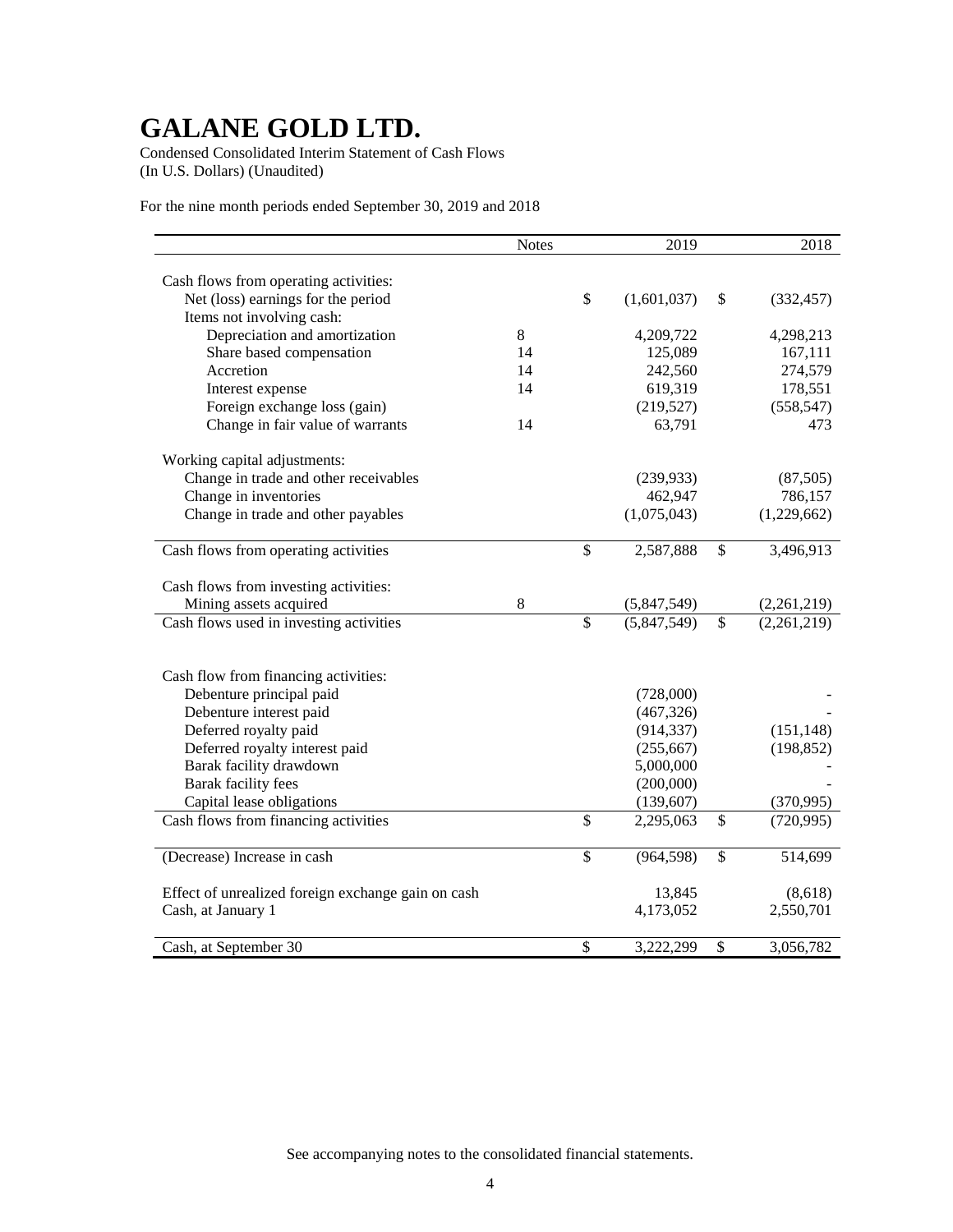Notes to the Unaudited Condensed Consolidated Interim Financial Statements (in U.S. Dollars) For the three and nine months ended September 30, 2019 and 2018

### **1. Corporate Information**

Galane Gold Ltd. (the "Company") operates through its wholly owned subsidiary, Galane Gold Mines Ltd., which was incorporated under the *Business Corporations Act* (Ontario) on November 15, 2010 and whose principal business activities are the exploration for, development of, and operation of gold mining properties. The Company's registered and head office is located at Suite 1800, 181 Bay St., Toronto, Ontario, Canada.

### **2. Liquidity Risk**

As at September 30, 2019, the Company had a working capital deficiency of \$6.5 million compared to a deficiency of \$2.8 million at December 31, 2018.

During the nine months ended September 30, 2019, the Company paid, on a timely basis, the 5% royalty to the government of Botswana on all gold sales in accordance with the terms of the royalty. The royalty expense for the nine months ended September 30, 2019, was \$1.6 million, which was funded from cash flows from operations, in addition to \$1.2 million repaid from deferred royalties in accordance with the agreement with the Government of Botswana for the repayment of deferred royalties. The Company paid \$728,000 of the principal of the unsecured convertible debt and renegotiated the remaining \$1,672,836 that was due in November 2019, with the maturity date extended to November 2021.

The operating performance at the Mupane mine for the nine months ended September 30, 2019 was impacted by operational challenges, with earnings from operations of \$1.6 million, compared to earnings of \$1.7 million for the same period in 2018. However, with the ongoing strength in gold price, the Company remains confident in achieving its full year budget allowing the Company to generate sufficient cashflow from operations in order to meet its obligations as they fall due for at least the next 12 months.

The current commodity price and exchange rate environment can be volatile which may have an impact on the Company's cash flows. Despite the higher gold price currently being realized, the Company continues to review its near term operating plans and to take steps to reduce costs and maximize cash flow generated from operations.

### **3. Basis of preparation**

#### **(a) Statement of compliance**

The unaudited condensed consolidated interim financial statements (the "Financial Statements") of the Company as at and for the nine months ended September 30, 2019 have been prepared in accordance with IAS 34, Interim Financial Reporting, and do not include all of the information required for full annual consolidated financial statements. Accordingly, certain information and disclosures normally included in annual financial statements prepared in accordance with International Financial Reporting Standards ("IFRS") have been omitted or condensed.

#### **(b) Significant accounting judgments, estimates and assumptions**

The preparation of the Financial Statements in conformity with IFRS requires management to make judgments, estimates and assumptions that affect the reported amounts of assets, liabilities and contingent liabilities at the date of the Financial Statements and reported amounts of revenues and expenses during the reporting period. Estimates and assumptions are regularly evaluated and are based on management's experience and other factors, including expectations of future events that are believed to be reasonable under the circumstances. Actual results may differ from these estimates. The particular areas of estimation uncertainty and critical judgments are outlined in detail in the annual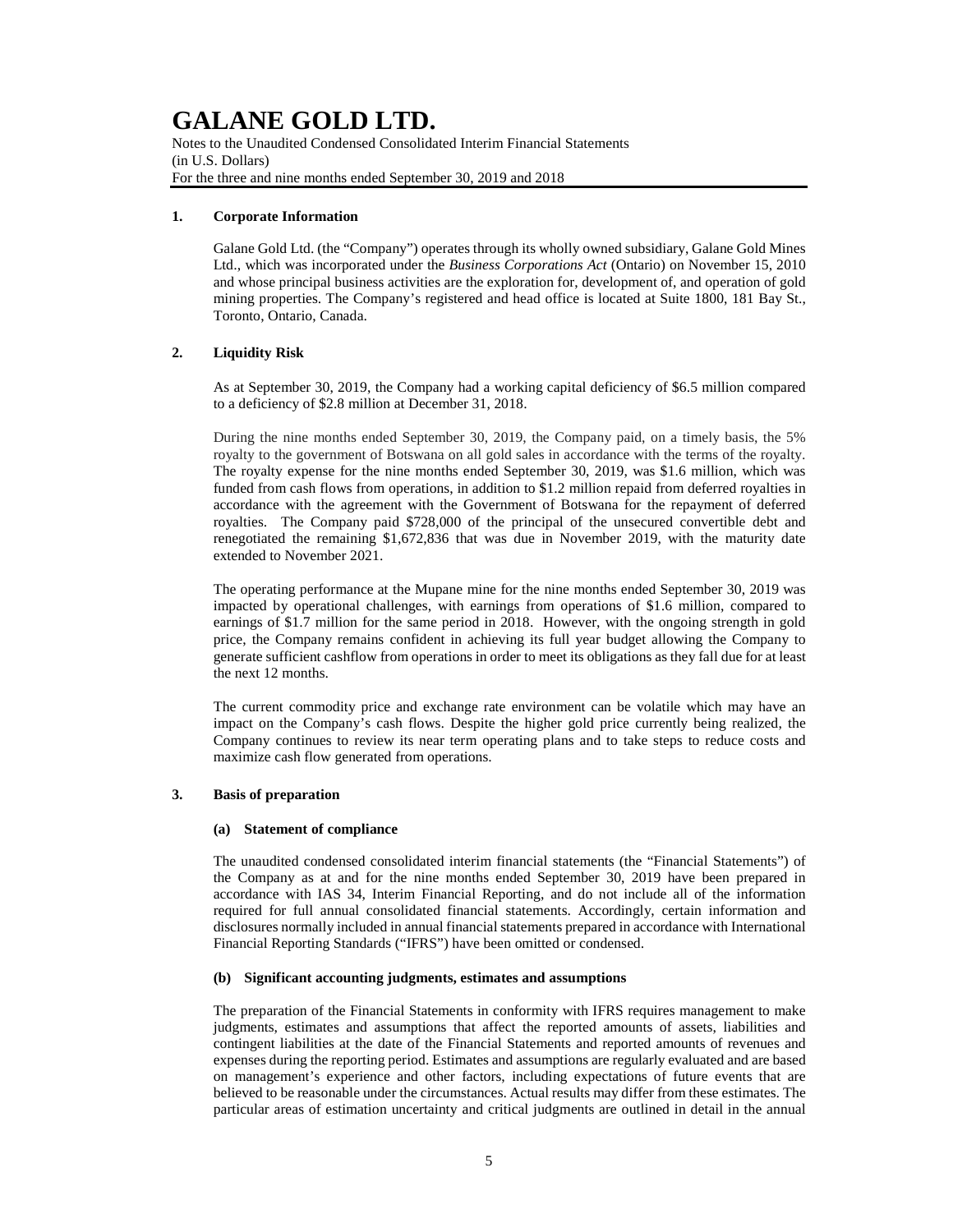Notes to the Unaudited Condensed Consolidated Interim Financial Statements (In U.S. Dollars) For the three and nine months ended September 30, 2019 and 2018

audited consolidated financial statements for the year ended December 31, 2018 (the "Annual Financial Statements").

#### **(c) Functional and presentation currency**

The consolidated financial statements are presented in U.S. dollars, which is the functional currency of the Company and each of its subsidiaries. All amounts are in U.S. dollars, except where otherwise indicated.

### **4. Significant Accounting Policies**

These Financial Statements have been prepared following the same accounting policies and methods of computation as the Annual Financial Statements, except as set out below.

IFRS 16 Leases - The Company adopted IFRS 16 on a retrospective basis effective January 1, 2019. The adoption of this standard did not have any measurement impact on prior period financial results or financial position.

On adoption of IFRS 16, the group recognized lease liabilities in relation to leases which had previously been classified as 'operating leases' under the principles of IAS 17 *Leases*. These liabilities were measured at the present value of the remaining lease payments, discounted using the lessee's incremental borrowing rate as at January 1, 2019. The weighted average lessee's incremental borrowing rate applied to the lease liabilities on January 1, 2019 was 8.5%.

The change in accounting policy had the following effect on the balance sheet on January 1, 2019:

- Recognition of Right of Use liabilities of \$1,896,294.
- Recognition of Right of Use assets of \$1,896,294.

From January 1, 2019, leases are recognized as a right of use asset and corresponding liability at the date at which the leased asset is available for use by the group. Each lease payment is allocated between the liability and finance cost. The finance cost is charged to profit and loss over the lease period so as to produce a constant periodic rate of interest on the remaining balance of the liability for each period. The right of use assets are depreciated over the shorter of their useful life and the lease term on a straight-line basis.

### **5. Galaxy Share Donation**

On March 19, 2019, the Company donated 17% of the issued and outstanding shares of Galaxy to Phakamani Foundation Trust (operating as Phakamani Foundation NPC). The donation was made in relation to the terms of the *Mineral and Petroleum Resources Development Act, 2004* of South Africa, together with the *Broad-Based Social-Economic Empowerment Charter for Mining and Mineral Industry, 2018* and the requirement for Galaxy, as holder of existing gold mining rights, to be comprised, directly or indirectly, of at least a 20% shareholding by historically disadvantaged persons (the "BEE Requirement").

On March 19, 2019, 10% of the issued and outstanding shares of Galaxy Gold Reefs (Pty) Ltd, was donated to a South African community based trust and a South African local employee share scheme. The donation was made in relation to the BEE Requirement.

Non-controlling interests represent the equity in subsidiaries owned by outside parties. It is presented separately within equity in the consolidated statement of financial position, and separately from equity attributable to the shareholders of the Company. Losses within a subsidiary continue to be attributed to the non-controlling interests even if that results in a deficit balance. Changes in the Company's ownership interest in subsidiaries that do not result in a loss of control, such as this change, are accounted for as equity transactions.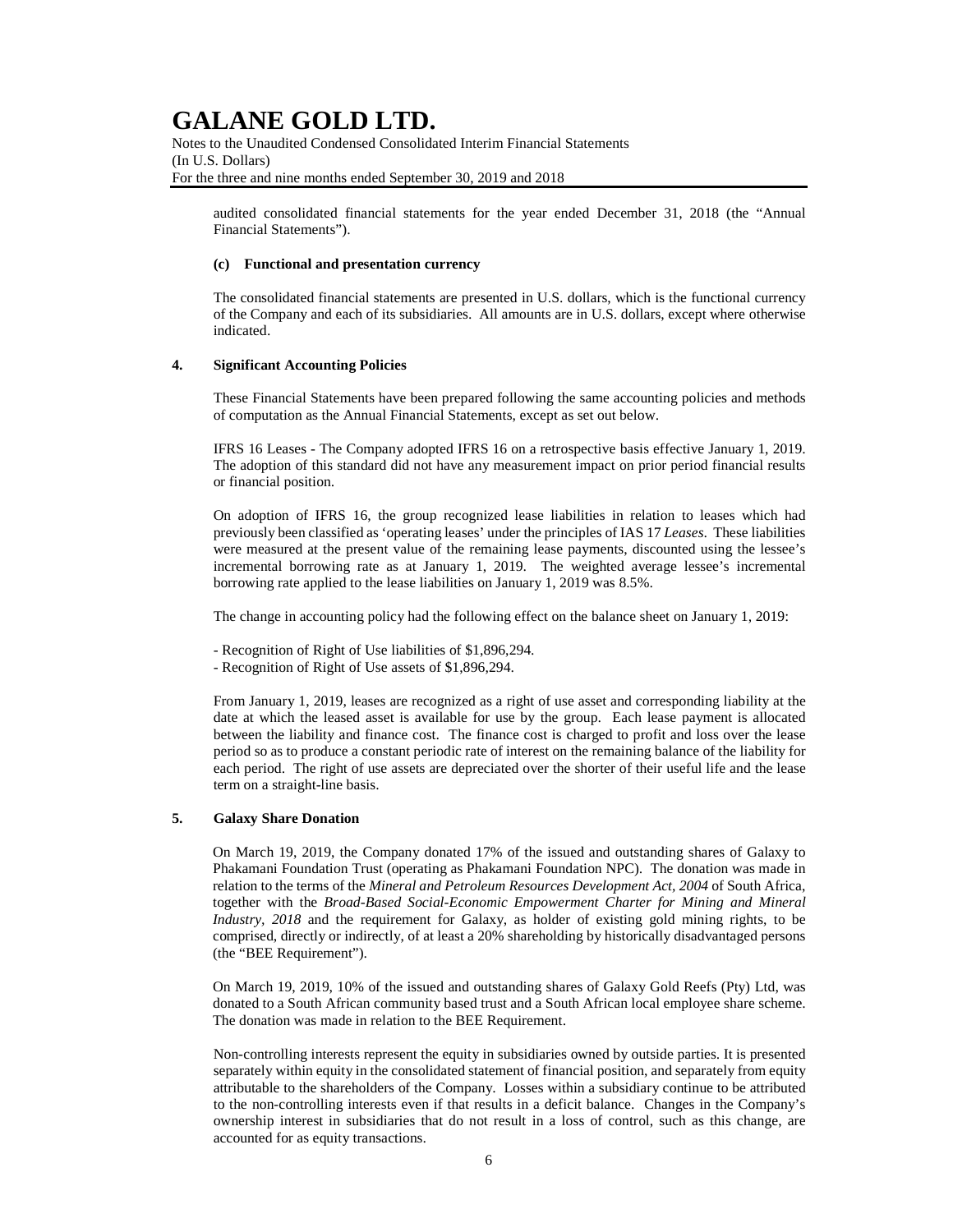Notes to the Unaudited Condensed Consolidated Interim Financial Statements (In U.S. Dollars) For the three and nine months ended September 30, 2019 and 2018

### **6. Trade and other receivables**

|                   | September 30,   |    | December 31. |
|-------------------|-----------------|----|--------------|
|                   | 2019            |    | 2018         |
| Trade receivables | \$<br>800,620   | \$ | 262,434      |
| Taxes recoverable | 552,046         |    | 647,657      |
| Prepaid expenses  | 639,647         |    | 847,128      |
| Other receivables | 53.352          |    | 92,726       |
|                   | \$<br>2,045,665 | S  | 1,849,945    |

### **7. Inventories**

The amount of inventories recognized as an expense during the period is included in mining costs in the condensed consolidated interim statement of earnings and comprehensive earnings. The carrying values at the end of the respective periods are:

|                 | September 30,   | December 31. |
|-----------------|-----------------|--------------|
|                 | 2019            | 2018         |
| Gold in process | \$<br>454,452   | 681,773      |
| Supplies        | 3,226,457       | 3,425,227    |
| Ore Stockpiles  | 266.384         | 303,241      |
|                 | \$<br>3,947,293 | 4,410,241    |

### **8. Mining assets**

The continuity of mining assets for the nine months ended September 30, 2019 is as follows:

|                           | Construction    |     | Mining and     | Plant and       | Total            |
|---------------------------|-----------------|-----|----------------|-----------------|------------------|
|                           | in Progress     |     | Exploration    | Equipment       |                  |
|                           |                 |     | Properties     |                 |                  |
| Cost at December 31, 2018 | \$<br>3,530,565 | \$  | 86,784,253     | \$<br>6,303,891 | \$<br>96,618,709 |
| Adjustment on adoption of |                 |     |                |                 |                  |
| <b>IFRS 16</b>            |                 |     | 1,321,388      | 574,906         | 1,896,294        |
| Restated balance at       |                 |     |                |                 |                  |
| January 1, 2019           | 3,530,565       |     | 88, 105, 641   | 6,878,797       | 98,515,003       |
| Additions:                |                 |     |                |                 |                  |
| <b>Additions</b>          | 4,137,596       |     | 1,735,179      | 339,566         | 6,212,341        |
| Disposals/adjustments     |                 |     | (262, 472)     | (112,715)       | (375, 187)       |
| Cost at September 30,     | \$<br>7,668,161 | \$  | 89,578,348     | \$<br>7,105,648 | \$104,352,157    |
| 2019                      |                 |     |                |                 |                  |
|                           |                 |     |                |                 |                  |
| Accumulated depreciation  |                 |     |                |                 |                  |
| and amortization at       |                 |     |                |                 |                  |
| December 31, 2018         | \$              | \$  | (56, 181, 412) | (4,515,348)     | \$(60,696,760)   |
| Depreciation and          |                 |     |                |                 |                  |
| amortization              |                 |     | (3,466,364)    | (743, 358)      | (4,209,722)      |
| Disposals                 |                 |     |                | 112,715         | 112,715          |
|                           |                 |     |                |                 |                  |
| Accumulated depreciation  |                 |     |                |                 |                  |
| and amortization at       |                 |     |                |                 |                  |
| September 30, 2019        | \$              | \$. | (59,647,776)   | \$ (5,145,991)  | \$(64,793,767)   |
|                           |                 |     |                |                 |                  |
| Net book value, September |                 |     |                |                 |                  |
| 30, 2019                  | \$<br>7,668,161 | \$  | 29,930,572     | \$<br>1,959,657 | 39,558,390<br>\$ |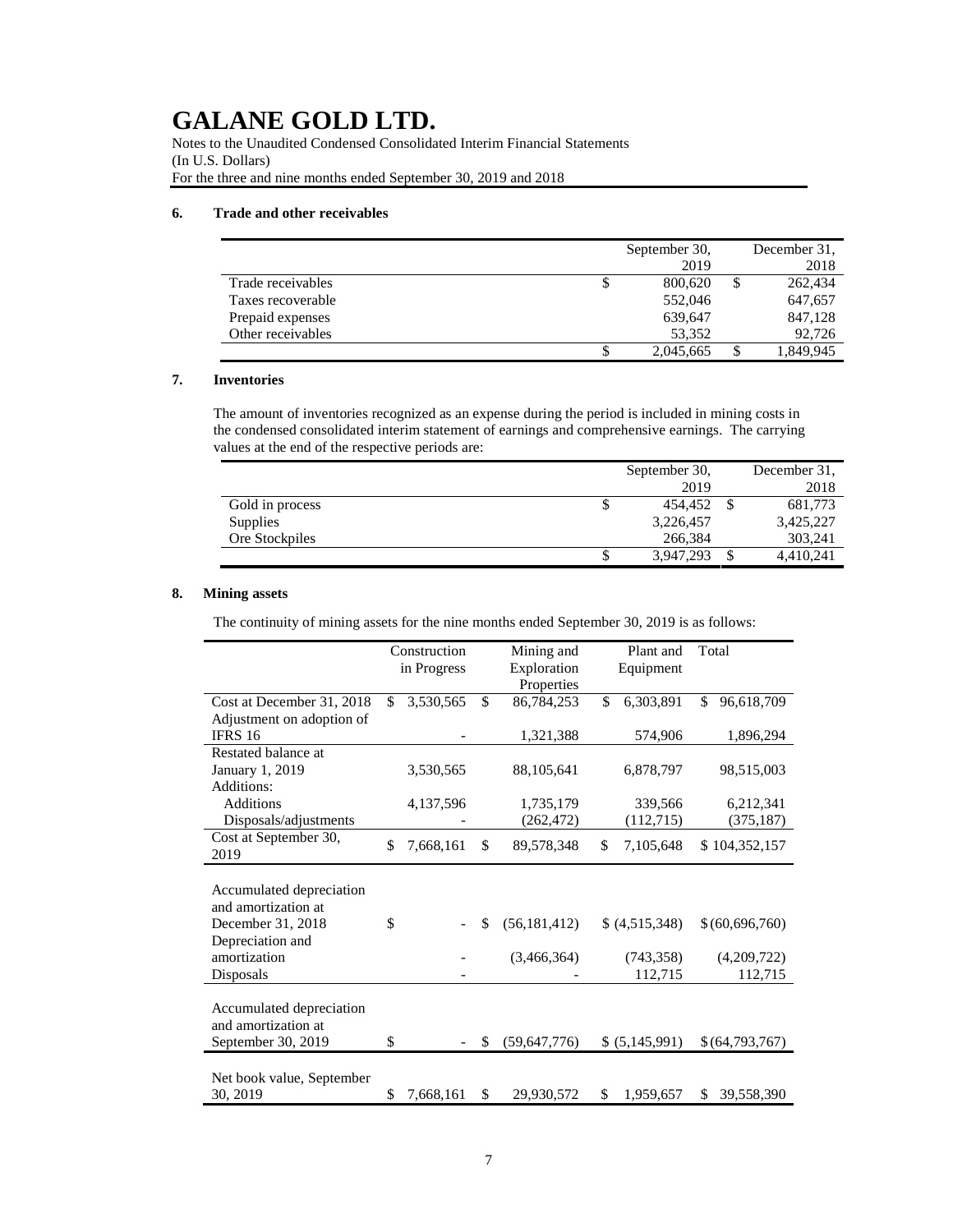Notes to the Unaudited Condensed Consolidated Interim Financial Statements (In U.S. Dollars) For the three and nine months ended September 30, 2019 and 2018

#### **9. Restoration and rehabilitation provision**

|                       | Restoration and rehabilitation |            |  |  |  |  |
|-----------------------|--------------------------------|------------|--|--|--|--|
|                       | provision                      |            |  |  |  |  |
| At December 31, 2018  |                                | 6,420,233  |  |  |  |  |
| Revaluation           |                                | (148, 365) |  |  |  |  |
| Accretion             |                                | 242,560    |  |  |  |  |
| At September 30, 2019 |                                | 6.514.428  |  |  |  |  |

### **10. Trade accounts payable and accrued liabilities**

|                                               |   | September 30,<br>2019  | December 31.<br>2018 |                        |  |
|-----------------------------------------------|---|------------------------|----------------------|------------------------|--|
| Trade accounts payable<br>Accrued liabilities | S | 6,307,520<br>1,758,314 |                      | 7,475,382<br>1,845,988 |  |
|                                               |   | 8,065,834              | £.                   | 9,321,370              |  |

### **11. Loans and borrowings**

|                              | September 30, |    | December 31. |
|------------------------------|---------------|----|--------------|
|                              | 2019          |    | 2018         |
|                              |               |    |              |
| Current                      |               |    |              |
| \$<br>Debentures $(1)$       |               | \$ | 2,690,970    |
| Mining Royalties (2)         | 5,505,898     |    | 1,219,116    |
| Equipment leases (3)         | 91,087        |    | 37,202       |
| Barak loan facility (4)      | 1,549,955     |    |              |
| Barak royalty (4)            | 118,092       |    |              |
| Right of use liability (5)   | 458,241       |    |              |
| \$                           | 7,723,273     | \$ | 3,947,288    |
|                              |               |    |              |
| Non-Current                  |               |    |              |
| \$<br>Debentures $(1)$       | 5,272,716     | S  | 3,608,028    |
| Mining Royalties (2)         | 1,733,707     |    | 6,963,662    |
| Equipment leases (3)         | 48,521        |    |              |
| Barak loan facility (4)      | 3,764,176     |    |              |
| Barak royalty (4)            | 197,045       |    |              |
| Right of use liability $(5)$ | 1,086,635     |    |              |
| \$                           | 12,102,800    | \$ | 10,571,690   |

(1) The Company issued unsecured debentures to certain loan holders of Galaxy Gold Mining (Pty) Limited (formerly Galaxy Gold Mining Limited, "Galaxy") and other parties as settlement of amounts previously due on the acquisition of Galaxy in 2015. The original principal amount of the debentures was \$5,650,269 and was due on November 20, 2019. The debentures have a fixed interest rate of 4% per annum, compounded annually. \$728,000 of such principal was repaid on September 27, 2019.

In accordance with an amended and restated debenture agreed to between the Company and a debenture holder in the second quarter of 2018: (i) \$3,249,433 of the principal amount of debentures is repayable on November 20, 2021 and is convertible into common shares at a price of C\$0.15 per common share, based on a pre-determined exchange rate; (ii) interest is convertible into common shares, based on a pre-determined exchange rate, at a price equivalent to the greater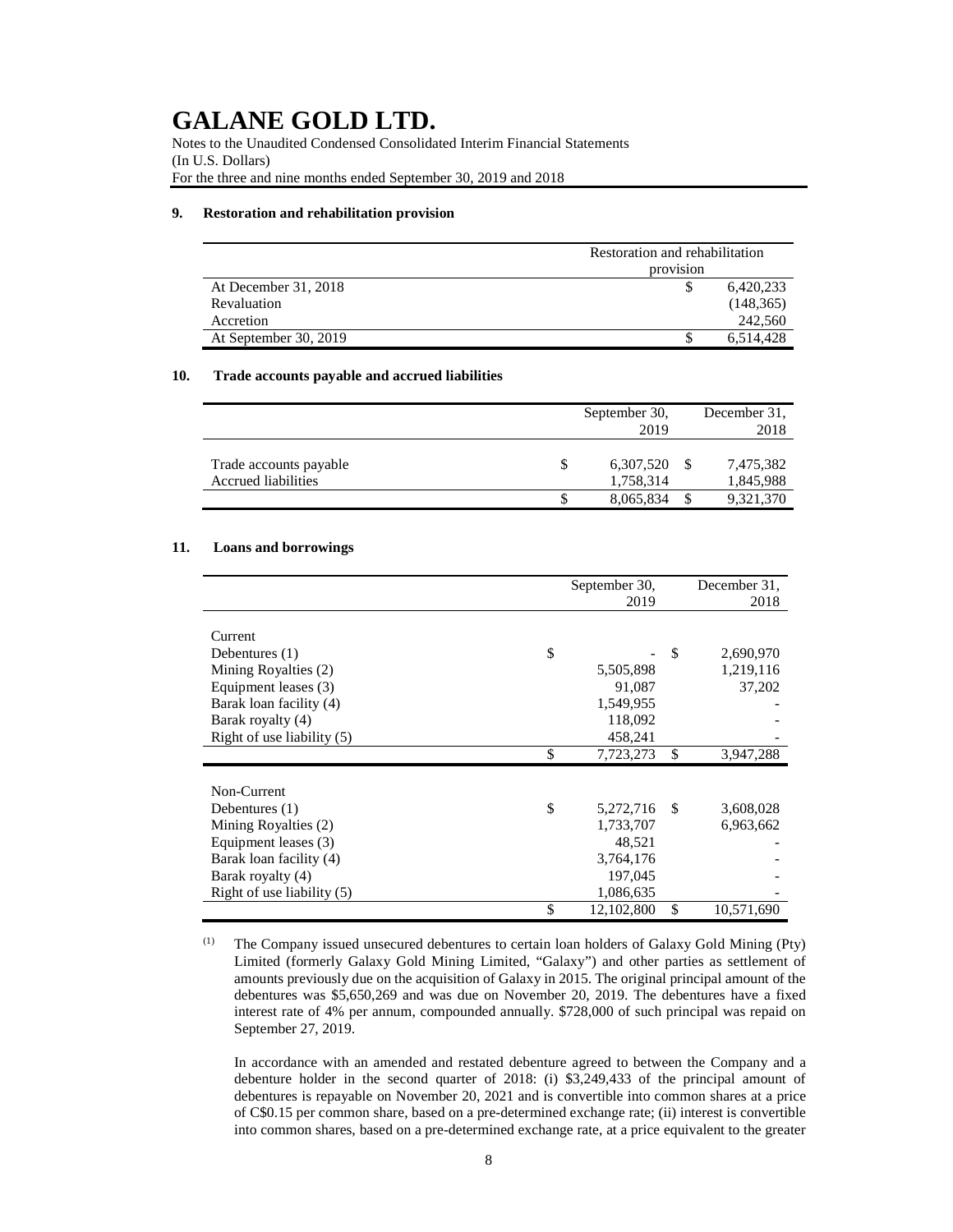Notes to the Unaudited Condensed Consolidated Interim Financial Statements (In U.S. Dollars) For the three and nine months ended September 30, 2019 and 2018

> of C\$0.15 and the Discounted Market Price (as defined by the TSX Venture Exchange) at the time of conversion; (iii) the Company has a right of forced conversion for the principal where the trading price of the common shares exceeds C\$0.15 for 10 consecutive trading days; and (iv) commencing January 1, 2018, interest for a calendar year is due and payable on March 31 of the subsequent year, with the first such payment being due on March 31, 2019. The first payment of interest under the rescheduled agreement was made in April, 2019.

> Pursuant to an amending instrument dated September 30, 2019: (i) \$1,672,836 of the principal amount of the debentures is repayable on November 20, 2021, (ii) such amount of principal is convertible into common shares at a price of C\$0.20 per common share, based on a pre-determined exchange rate, with interest on such principal convertible into common shares, based on a predetermined exchange rate, at a price equivalent to the greater of C\$0.20 and the Discounted Market Price at the time of conversion, subject to acceptance of the TSX Venture Exchange, and (iii) the Company has a right of forced conversion for such principal where the trading price of the common shares exceeds C\$0.20 for 10 consecutive trading days.

- $(2)$  The Government of Botswana royalties were all recorded as current liabilities at December 31, 2017, however on March 19, 2018 an agreement was reached with the government regarding royalties payable on the sale of gold and subsequent repayment thereof under the following terms:
	- \$8,398,709 of royalties deferred to December 2017 will commence repayment in March 2018 over 34 months as follows:
		- o principal repayments of \$21,593 per month for ten months commencing March 2018,
		- o principal repayments of \$101,593 per month for 12 months commencing January 2019, and
		- o the remaining balance to be repaid in 12 equal monthly payments commencing January 2020;
	- interest to be charged at Bank of Botswana commercial bank prime lending rate plus 5%, applied on a simple interest basis, equating to \$28,407 per month over the 34 month repayment period; and
	- the deferral amount is unsecured.
- The Company acquired a Komatsu Excavator in March 2019 and financed \$189,000 of the acquisition costs. The term of the loan is 24 months, with payments of approximately \$8,600 coming due each month including payment of the principal and interest. The loan is secured by the asset related to such loan.
- $(4)$  On October 2, 2018, the Company announced that it had completed all the conditions precedent to finalize the loan agreement with Barak Fund SPC Limited ("Barak") with respect to a \$5,000,000 secured loan facility (the "Barak Facility"), for a term ending three years from the date of the first drawdown and bearing interest at a rate of 14% per annum. The funds have been used towards the refurbishment and expansion of the processing facilities and restarting underground mining operations at the Galaxy Gold Mine in Barberton, South Africa. The Company will pay to Barak, or its nominee, 0.75% of the net proceeds accruing to Galaxy under an off-take agreement covering the annual gold concentrate production of the Agnes gold mine in Barberton owned and operated by Galaxy, after taking into account all attributable logistics and freight costs, State Royalties (as defined in the Barak Facility) and value-added tax (if applicable). The Company received the funds from drawdown requests totalling \$5,000,000 under the Barak Facility up to September 30, 2019.
- (5) On adoption of IFRS 16, the group recognized lease liabilities in relation to leases which had previously been classified as 'operating leases' under the principles of IAS 17 *Leases*. These liabilities were measured at the present value of the remaining lease payments, discounted using the lessee's incremental borrowing rate as at January 2019. The weighted average lessee's incremental borrowing rate applied to the lease liabilities on January 1, 2019, was 8.5%. A Right of use liability of \$1,896,294 was recognized on the initial application at January 1, 2019.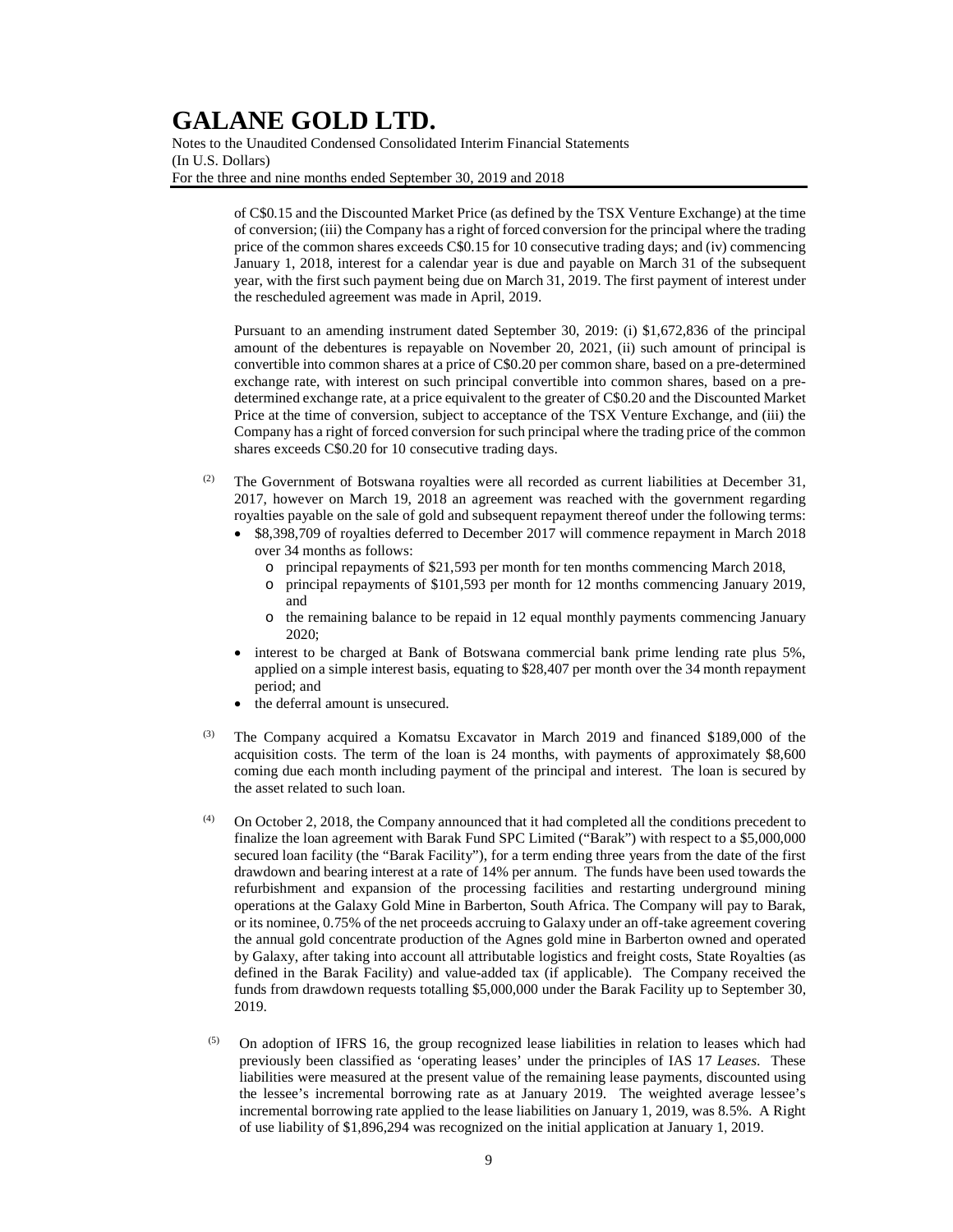Notes to the Unaudited Condensed Consolidated Interim Financial Statements (In U.S. Dollars) For the three and nine months ended September 30, 2019 and 2018

### **12. Income and Mining Taxes**

The Company estimates the effective tax rate expected to be applicable for the full fiscal year and uses that rate to provide for income taxes in interim reporting periods. The Company also recognizes the tax impact on certain discrete (unusual or infrequently occurring) items, including changes in judgment concerning the probable realization of losses and effects of changes in tax laws or rates, in the interim period in which they occur.

As a result of the effect of utilization of loss carry forwards available to the Company, the Company reported no income tax expense for the three and nine months ended September 30, 2019 (three and nine months ended September 30, 2018 - \$nil). The effective income tax rates vary from the combined Canadian federal and provincial statutory income tax rate of 26.50% for the three and nine months ended September 30, 2019 (three and nine months ended September 30, 2018 – 26.50%) due to the geographical distribution of earnings, which are subject to different tax rates, fluctuations in exchange rates and other non-deductible expenses.

### **13. Share Capital**

### **(a) Authorized share capital:**

As at September 30, 2019, the authorized share capital of the Company consisted of an unlimited number of common shares. All issued shares are fully paid.

### **(b) Issued share capital:**

As at September 30, 2019, 200,804,760 common shares are issued and outstanding.

The Company did not issue any common shares during the nine month period ended September 30, 2019, or the period ended September 30, 2018.

#### **(c) Stock Options:**

The Company has a stock option plan whereby options may be granted to directors, officers, employees and consultants. As at September 30, 2019, a maximum of 20,080,476 options to purchase common shares were issuable under the Company's stock option plan, of which 8,130,476 remained available for issuance.

The following is a summary of stock options outstanding as at September 30, 2019 and December 31, 2018 along with changes during the periods then ended:

|                                    |             | Weighted              |
|------------------------------------|-------------|-----------------------|
|                                    |             | Average               |
|                                    | Number of   | <b>Exercise Price</b> |
|                                    | Options     | (CDN\$)               |
| Balance December 31, 2017          | 9,700,000   | 0.11<br>S             |
| Options expired                    | (1,000,000) | 0.12                  |
| Balance December 31, 2018 $(1)(2)$ | 8,700,000   | 0.11<br>S             |
| Options granted                    | 4,250,000   | 0.09                  |
| Options forfeited                  | (1,000,000) | 0.12                  |
| Balance September 30, 2019         | 11,950,000  | 0.10                  |

(1) The weighted average time to expiration for outstanding options is 3.0 years. a. The range of exercise price are Cdn.\$0.085 to Cdn.\$0.12.

<sup>(2)</sup> As at September 30, 2019, 5,460,000 options were exercisable (December 31, 2018 – 2,970,000).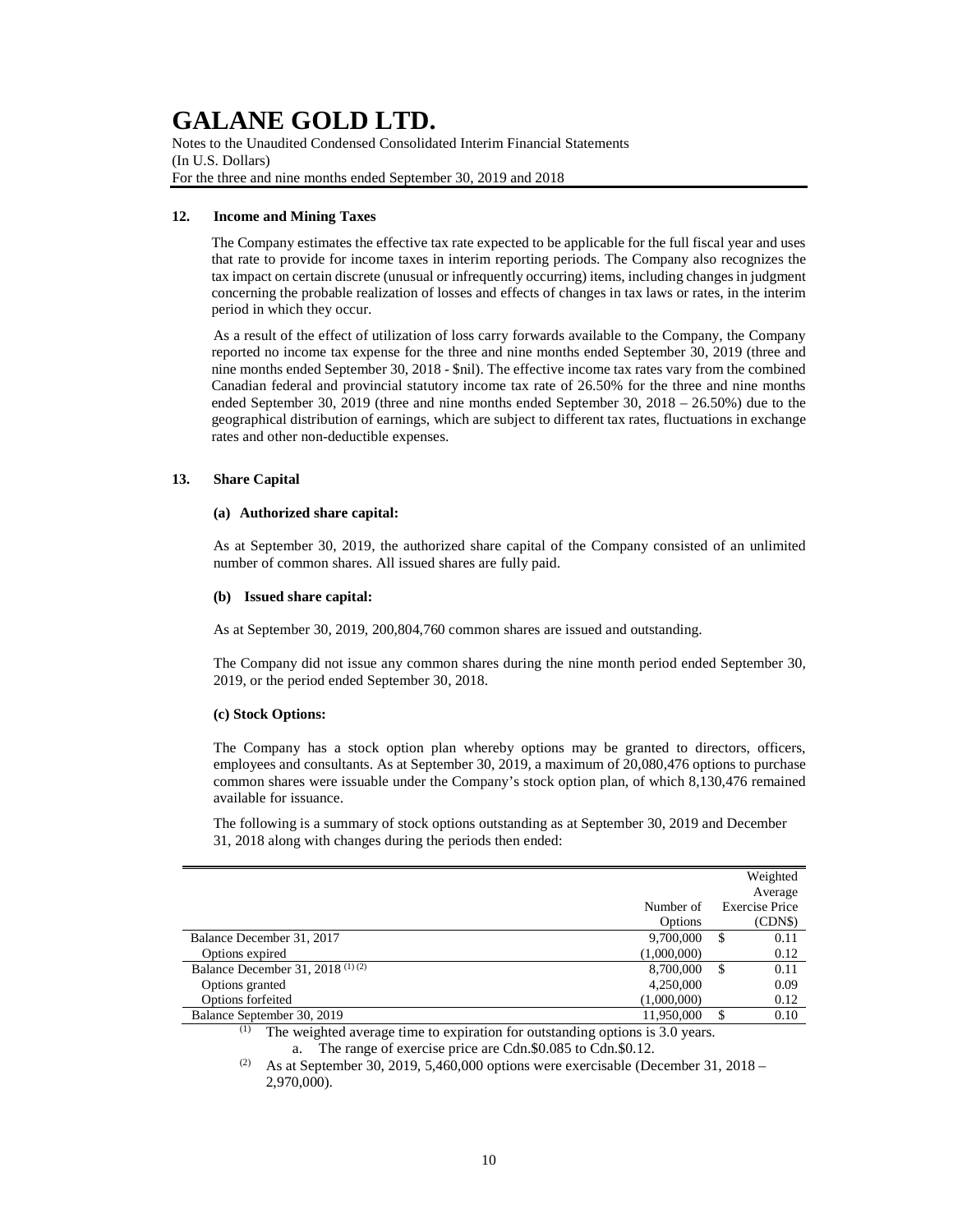Notes to the Unaudited Condensed Consolidated Interim Financial Statements (In U.S. Dollars) For the three and nine months ended September 30, 2019 and 2018

### **(d) Deferred Share Units**

The Company has established a deferred share unit plan whereby deferred share units ("DSUs") may be granted to directors, officers, employees and consultants. As at September 30, 2019, a maximum of 13,262,888 DSUs were issuable under the Company's deferred share unit plan, of which 4,967,020 remained available for issuance.

### **(e) Warrants:**

The following is a summary of warrants outstanding as at September 30, 2019 and changes during the periods then ended:

|                                                   | Number of<br>Warrants | Weighted<br>Average<br><b>Exercise Price</b> |
|---------------------------------------------------|-----------------------|----------------------------------------------|
|                                                   |                       | (CDNS)                                       |
| Balance, December 31, 2017                        | 520,016               | 0.18                                         |
| Expired November 16, 2018                         | (520,016)             | 0.18                                         |
| Issued October 1, 2018 $(1)$                      | 54,000,000            | 0.05                                         |
| Balance, December 31, 2018 and September 30, 2019 | 54,000,000            | 0.05                                         |

(1) The 54,000,000 outstanding warrants had an initial term of 2 years from the date of issue, having an expiry date of September 30, 2020.

The following is a summary of the value of the warrants outstanding as at September 30, 2019 and changes during the years then ended:

|                             | Warrants<br>denominated in a |
|-----------------------------|------------------------------|
|                             | foreign currency             |
|                             | (\$)                         |
| Balance, December 31, 2017  | 31,402                       |
| Expired November 16, 2018   | (31, 402)                    |
| Issued October 1, 2018      | 1,093,123                    |
| Revaluation at balance date | 16,539                       |
| Balance, December 31, 2018  | 1,109,662                    |
| Revaluation at balance date | 63,791                       |
| Balance, September 30, 2019 | 1,173,453                    |

### **14. Breakdown of costs**

#### **(a) Mining costs**

|                               |   | Three months<br>ended<br>September 30,<br>2019 |              | Nine months<br>ended<br>September 30,<br>2019 |   | Three months<br>ended<br>September 30,<br>2018 |   | Nine months<br>ended<br>September 30,<br>2018 |  |
|-------------------------------|---|------------------------------------------------|--------------|-----------------------------------------------|---|------------------------------------------------|---|-----------------------------------------------|--|
| Mining and production         | S | 8.712.972                                      | \$.          | 24,034,171                                    | S | 9.023.096                                      | S | 24,740,546                                    |  |
| Administrative                |   | 904.244                                        |              | 2,547,452                                     |   | 940,655                                        |   | 2,934,574                                     |  |
| Total                         | S | 9.617.216                                      | <sup>S</sup> | 26,581,623                                    | S | 9.963.751                                      | S | 27,675,120                                    |  |
| Depreciation and amortization |   | 1,271,044                                      |              | 4,209,722                                     |   | 1,396,552                                      |   | 4,298,213                                     |  |
|                               |   | 10.888.260                                     | S            | 30.791.345                                    |   | 11.360.303                                     |   | 31,973,333                                    |  |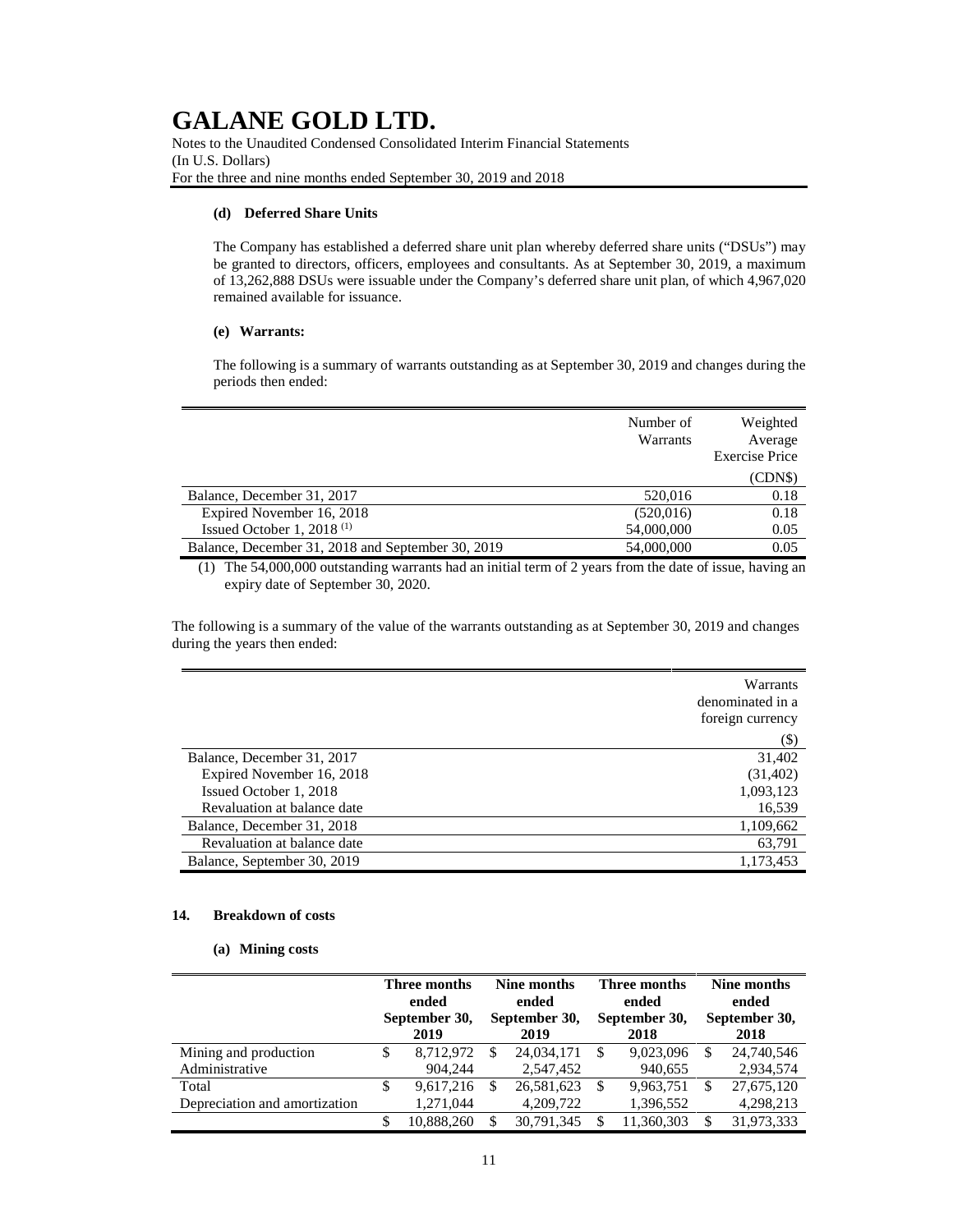Notes to the Unaudited Condensed Consolidated Interim Financial Statements (In U.S. Dollars) For the three and nine months ended September 30, 2019 and 2018

|                                 | Three months<br>ended<br>September 30,<br>2019 |    | Nine months<br>ended<br>September 30,<br>2019 |    | Three months<br>ended<br>September 30,<br>2018 |   | Nine months<br>ended<br>September 30,<br>2018 |  |
|---------------------------------|------------------------------------------------|----|-----------------------------------------------|----|------------------------------------------------|---|-----------------------------------------------|--|
| <b>Professional Fees</b>        | 146.112                                        | -8 | 444.595                                       | S. | 230,560                                        | S | 502,759                                       |  |
| <b>Share Based Compensation</b> | 52,806                                         |    | 125,089                                       |    | 43.192                                         |   | 167,111                                       |  |
| Corporate Administration        | 478,645                                        |    | 1,007,267                                     |    | 503,183                                        |   | 1,403,859                                     |  |
|                                 | 677.563                                        |    | 1,576,951                                     |    | 776,935                                        |   | 2,073,729                                     |  |

### **(b) Corporate and General Administration**

### **(c) Financing costs**

|                               | Three months<br>ended<br>September 30,<br>2019 |         | Nine months<br>ended<br>September 30,<br>2019 |         | Three months<br>ended<br>September 30,<br>2018 |         | Nine months<br>ended<br>September 30,<br>2018 |         |
|-------------------------------|------------------------------------------------|---------|-----------------------------------------------|---------|------------------------------------------------|---------|-----------------------------------------------|---------|
| Interest on long term debt    | S                                              | 140.985 | S                                             | 619.318 | S                                              | 60,001  | S                                             | 178.551 |
| (Decrease)/increase in fair   |                                                |         |                                               |         |                                                |         |                                               |         |
| value of warrants denominated |                                                |         |                                               |         |                                                |         |                                               |         |
| in foreign currency           |                                                | 198.764 |                                               | 63,791  |                                                | 566     |                                               | 473     |
| Accretion                     |                                                | 97.411  |                                               | 242,560 |                                                | 88,833  |                                               | 274,579 |
|                               | \$                                             | 437.160 | S                                             | 925.669 | \$                                             | 149,400 | S                                             | 453.603 |

### **(d) Other expenses**

|                         | Three months<br>ended<br>September 30,<br>2019 |  | Nine months<br>ended<br>September 30,<br>2019 |  | Three months<br>ended<br>September 30,<br>2018 |  | Nine months<br>ended<br>September 30,<br>2018 |  |
|-------------------------|------------------------------------------------|--|-----------------------------------------------|--|------------------------------------------------|--|-----------------------------------------------|--|
| Other expenses (income) | (9,756)                                        |  | 21,885                                        |  | 12.415                                         |  | 17,029                                        |  |
| Galaxy on-going costs   | 246,231                                        |  | 868,779                                       |  | (94, 412)                                      |  | 354,013                                       |  |
|                         | 236,475                                        |  | 890.664                                       |  | (81,997)                                       |  | 371,042                                       |  |

### **15. Commitments and Contingencies**

### **(a) Claims**

The Company is subject to the possibility of revised tax assessments for some years. The Company does not believe that, should unfavourable decisions arise from any review of its tax filings, that any amount it might be required to pay will be material. No amounts have been provided for in the Financial Statements.